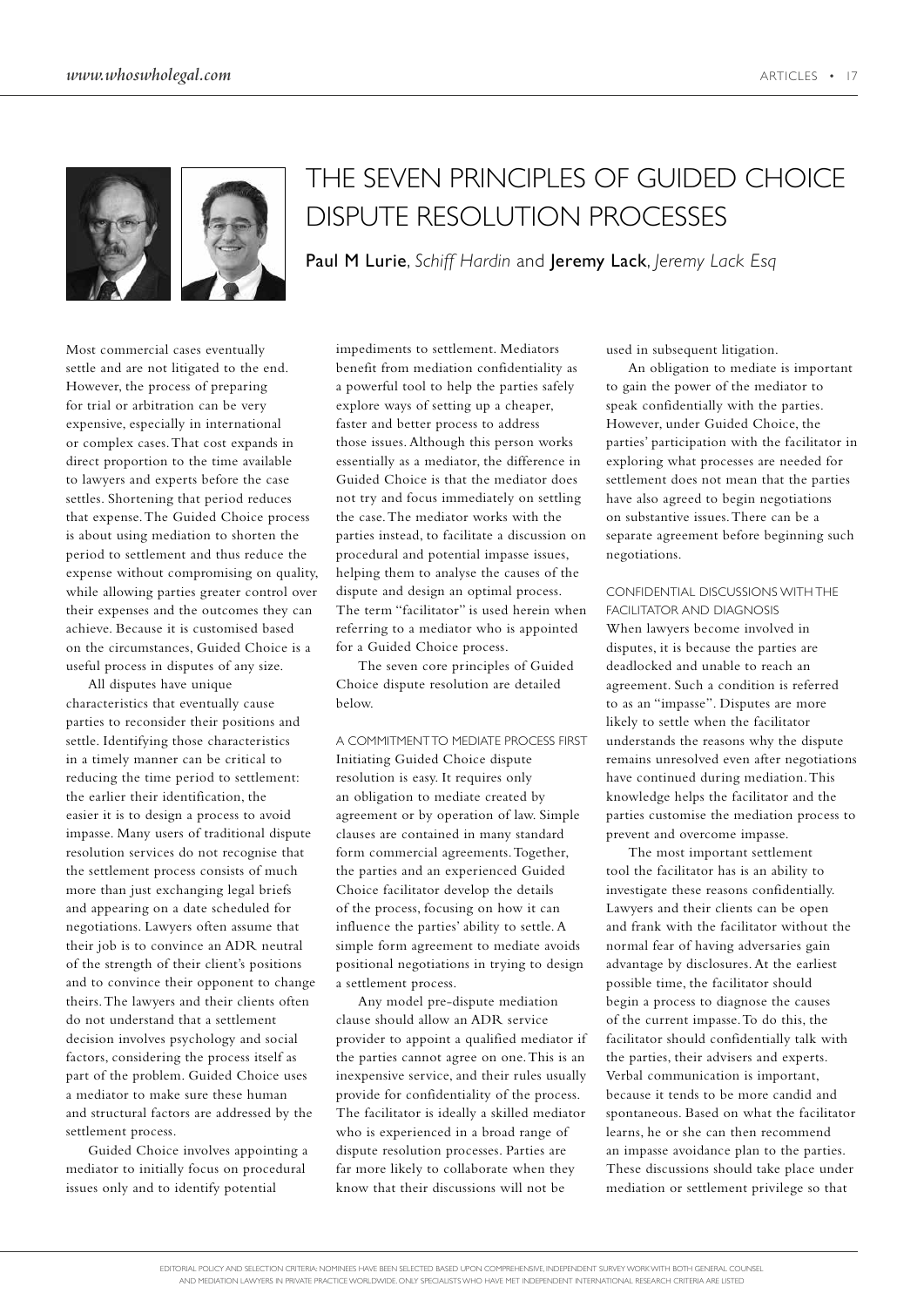they are not admissible in subsequent arbitration or litigation.

Proper diagnosis includes more than simply reading legal briefs submitted by the parties' lawyers. The facilitator can work with the parties to make clear the social and emotional drivers of the conflict; the coalitions that may have been created and the key stakeholders involved; the propensity of the conflict to escalate further; any information that is needed to better understand both parties' positions and/or interests; and the financial, timing or legal constraints the parties may be under. This may include reviewing insurance coverage and identifying third parties who should be involved or could be influential in the proceedings. The facilitator can also help the parties to focus on their decision-making processes and any organisational or administrative issues they may need to deal with, such as any biases, coalitions, hostilities, risk aversion, anti-social patterns or other psychological factors that may have contributed to an impasse. For example, how have the parties framed the impasses? Are they relational, structural, temporal, social, emotional, data-driven or something else? What are the best, worst and likely alternatives the parties have to a settlement? Can they improve on their best or likely alternatives? Can possible win/win scenarios be envisaged thinking more broadly about the case?

#### PROCESS DESIGN AND OPTION

GENERATION BASED ON THE DIAGNOSIS Under Guided Choice the design of the settlement process is based on the results of the diagnosis the parties have done with the facilitator and any key stakeholders. Too often in mediation the design of a settlement process takes the form of a narrow positional negotiation, where the mediator is expected to find a compromise between the parties' expressed "bottom lines", going from caucus to caucus, and shepherding financial offers and demands. Often the parties will ask the mediator to provide a final proposal if the parties cannot settle. If this process does not settle the case, the parties will likely abandon mediation and resume an expensive adversarial

process. This leads to further conflict escalation and feelings of frustration, as the other side is perceived to have been unreasonable or as acting in bad faith. Should the case still settle subsequently on the "courthouse steps", the parties will have exhausted themselves, squandering unnecessary time, resources, emotions and money that could have been used in better ways.

Guided Choice avoids this type of positional negotiation process. A diagnosis may show that one or more parties do not have sufficient information to settle, or that there are relationship issues that need to be addressed. The facilitator can catalyse information exchange before the parties begin their substantive negotiations. They can generate new procedural options focusing on pro-social issues taking into account the interests of all the parties and participants in designing the process, looking to the future.

### INFORMATION EXCHANGE IN ACCORDANCE WITH THE AGREED **PROCESS**

When a lawyer says that a client is not ready to mediate, the lawyer often means that the client does not have enough information to make a business decision about whether to accept a settlement offer arising during negotiations. Traditionally, this results in expensive and timeconsuming "discovery" conducted by the lawyers on an adversarial basis. However, under the guidance of a facilitator, the parties can collaborate to quickly exchange the important information necessary for the client to make its business decision for settlement. Clients often need far less information to make a business decision than their lawyers think is necessary to "try the case".

The parties can also agree on a limited scope of information exchange for the purposes of the mediation process, with a broader scope if the dispute goes to a formal hearing. The parties could agree to postpone expensive discovery while negotiations are in process. Experts could meet with the parties and explain their protocols and opinions before preparing expensive written reports that make

it difficult for them to change their opinions. Sessions with experts, working on a collaborative basis, can make damage claims easier to listen to and help identify issues needing further investigation. Generally, expert sessions should precede settlement negotiations.

### ANTICIPATING AND OVERCOMING IMPASSES

Once the parties have selected a settlement process and focused on the information exchange needed to make a settlement decision, it is useful for the facilitator to work with the parties to anticipate potential areas of impasse before they occur. This can help the parties focus on what criteria or information may help them overcome such impasses, and avoid feelings of failure or frustration that may develop if a new impasse is reached. Understanding in advance that there is likely to be a wide range of damages claims and different methods of calculating them objectively can sometimes help the parties to realise that having a number is not a reason to compromise, but an opportunity for both parties to brainstorm on possible outcomes that would be better than each party's estimated best alternative. Discussing the likelihood of an impasse before it occurs lets the parties focus on overcoming it and not on terminating the settlement discussions. Even if impasses are inevitable, focusing on a mutual understanding of their root causes and how to "name them to tame them" can save substantial volumes of time and money, even if the case subsequently proceeds to trial or arbitration (a rare occurrence).

## ONGOING ROLE OF THE FACILITATOR

(EVEN IF NEGOTIATIONS ARE SUSPENDED) Guided Choice causes the parties to recognise that a settlement process may occasionally involve suspension of negotiations and a resumption of arbitration or court proceedings. The Guided Choice facilitator can continue to play a useful role in such circumstances. Keeping the facilitator at hand does not automatically generate additional expenses. His or her ongoing availability